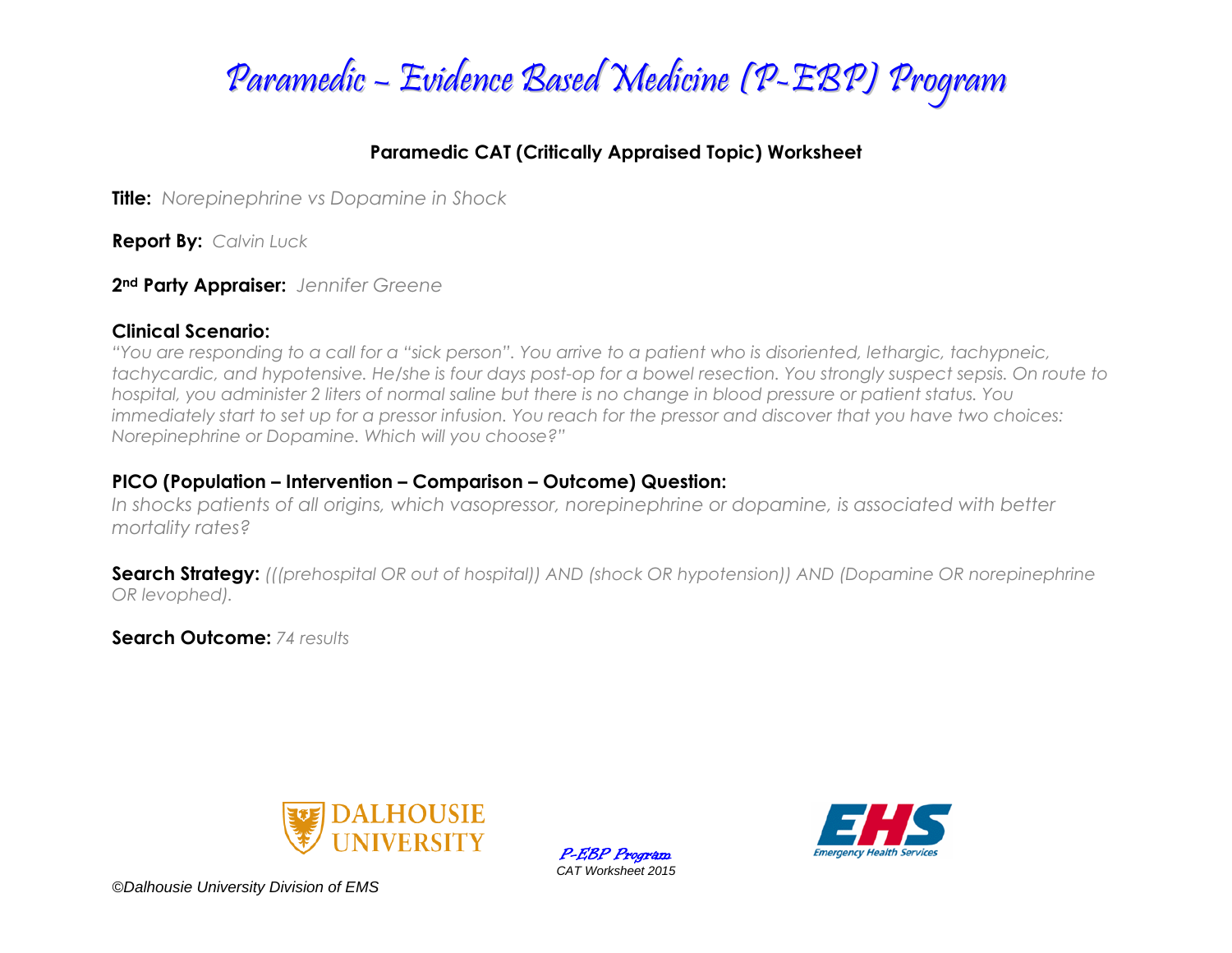# Paramedic – Evidence Based Medicine (P-EBP) Program

| <b>DESIGN (LOE)</b><br><b>OUTCOMES</b><br><b>RESULTS</b><br>AUTHOR, DATE<br>POPULATION:                                                                                                                                                                                                                                                                                                                                                                                                                                                                                                                                  | STRENGTHS/                                                                                                                                                                                                                                                                                                                                                 |
|--------------------------------------------------------------------------------------------------------------------------------------------------------------------------------------------------------------------------------------------------------------------------------------------------------------------------------------------------------------------------------------------------------------------------------------------------------------------------------------------------------------------------------------------------------------------------------------------------------------------------|------------------------------------------------------------------------------------------------------------------------------------------------------------------------------------------------------------------------------------------------------------------------------------------------------------------------------------------------------------|
| SAMPLE<br><b>CHARACTERISTICS</b>                                                                                                                                                                                                                                                                                                                                                                                                                                                                                                                                                                                         | WEAKNESSES                                                                                                                                                                                                                                                                                                                                                 |
| 28-day mortality<br>252 adult<br>Randomized<br>28-day mortality rate was<br>patients in septic shock<br>Patel P. 2009<br>control trial<br>50% (67/134) with<br>dopamine compared to<br>Occurrence of<br>$LOE - 1$<br>Adverse events<br>43% (51/118) with<br>norepinephrine $(P = 0.282)$<br>Single center<br>Incidence of sinus<br>tachycardia with<br>dopamine was<br>(24.6%; 33/134) compared<br>to (5.9%; 7/118) with<br>norepinephrine<br>$(P = 0.0001)$<br>Incidence of arrhythmias<br>noted with dopamine<br>were 19.4% (26/134)<br>compared to 3.4% (4/118)<br>instances<br>with norepinephrine<br>$(P = 0.0001)$ | Not an EMS study<br>Good randomizatio<br>Small sample size<br>28 day mortality<br>included all causes<br>(not necessarily linked<br>to initial cause of<br>shock or related to<br>efficacy of pressor)<br>vasopressin and<br>phenylephrine were<br>added to treatment<br>regimen in some<br>(vasopressors being)<br>evaluated were not<br>always isolated) |



P-EBP Program *CAT Worksheet 2015*



*©Dalhousie University Division of EMS*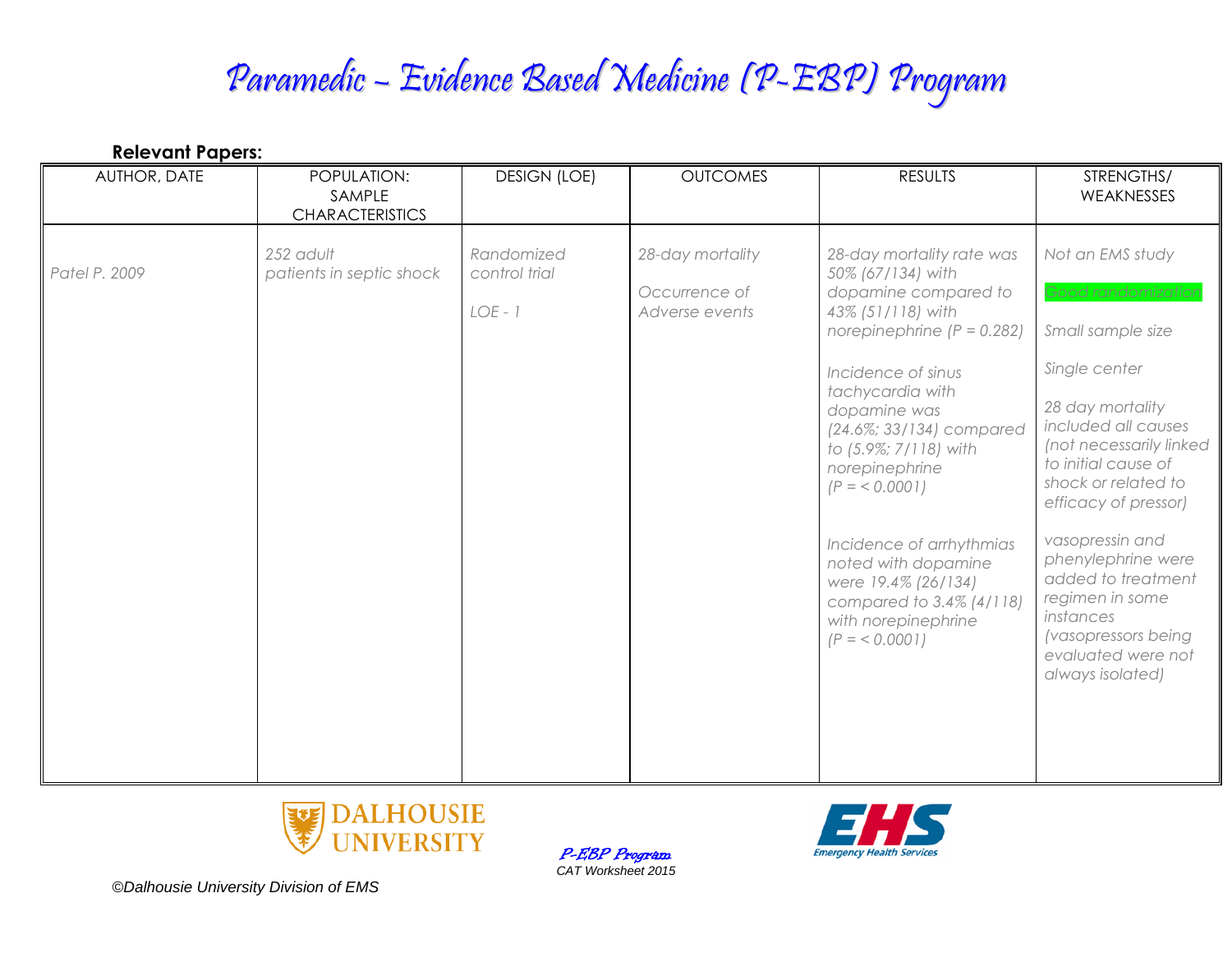## Paramedic – Evidence Based Medicine (P-EBP) Program

| De Backer D. 2010 | 1679 adult patients who<br>required vasopressor<br>treatment (MAP below<br>70 mm Hg or systolic BP<br>below 100 mm Hg) | Randomized<br>control trial<br>$LOE - 1$ | 28-day mortality<br>Occurrence of<br>Adverse events | 28-day mortality rate was<br>52.5% with dopamine<br>compared to<br>48.5% with norepinephrine<br>$(P = 0.10)$<br>28-day mortality was<br>markedly increased in<br>patients treated with<br>dopamine in cardiogenic<br>shock<br>(percentage/number of<br>patients not specified in<br>study)<br>Incidence of arrhythmias<br>noted with dopamine<br>were 24.1% compared to<br>12.4% with norepinephrine<br>$(P = 0.0001)$ | Not an EMS Study<br>acluded shock of a<br>origins<br>Double Blinc<br>Multicenter |
|-------------------|------------------------------------------------------------------------------------------------------------------------|------------------------------------------|-----------------------------------------------------|------------------------------------------------------------------------------------------------------------------------------------------------------------------------------------------------------------------------------------------------------------------------------------------------------------------------------------------------------------------------------------------------------------------------|----------------------------------------------------------------------------------|
|-------------------|------------------------------------------------------------------------------------------------------------------------|------------------------------------------|-----------------------------------------------------|------------------------------------------------------------------------------------------------------------------------------------------------------------------------------------------------------------------------------------------------------------------------------------------------------------------------------------------------------------------------------------------------------------------------|----------------------------------------------------------------------------------|

#### **Comments:**

*Search results included many irrelevant studies. The majority of studies evaluating different vasopressors were specific to patients in septic shock, and did not include shock of other origins.*

### **Consider:**

*The significance of the difference in 28-day mortality rate between norepinephrine and dopamine is arguable.* 



P-EBP Program *CAT Worksheet 2015*



*©Dalhousie University Division of EMS*